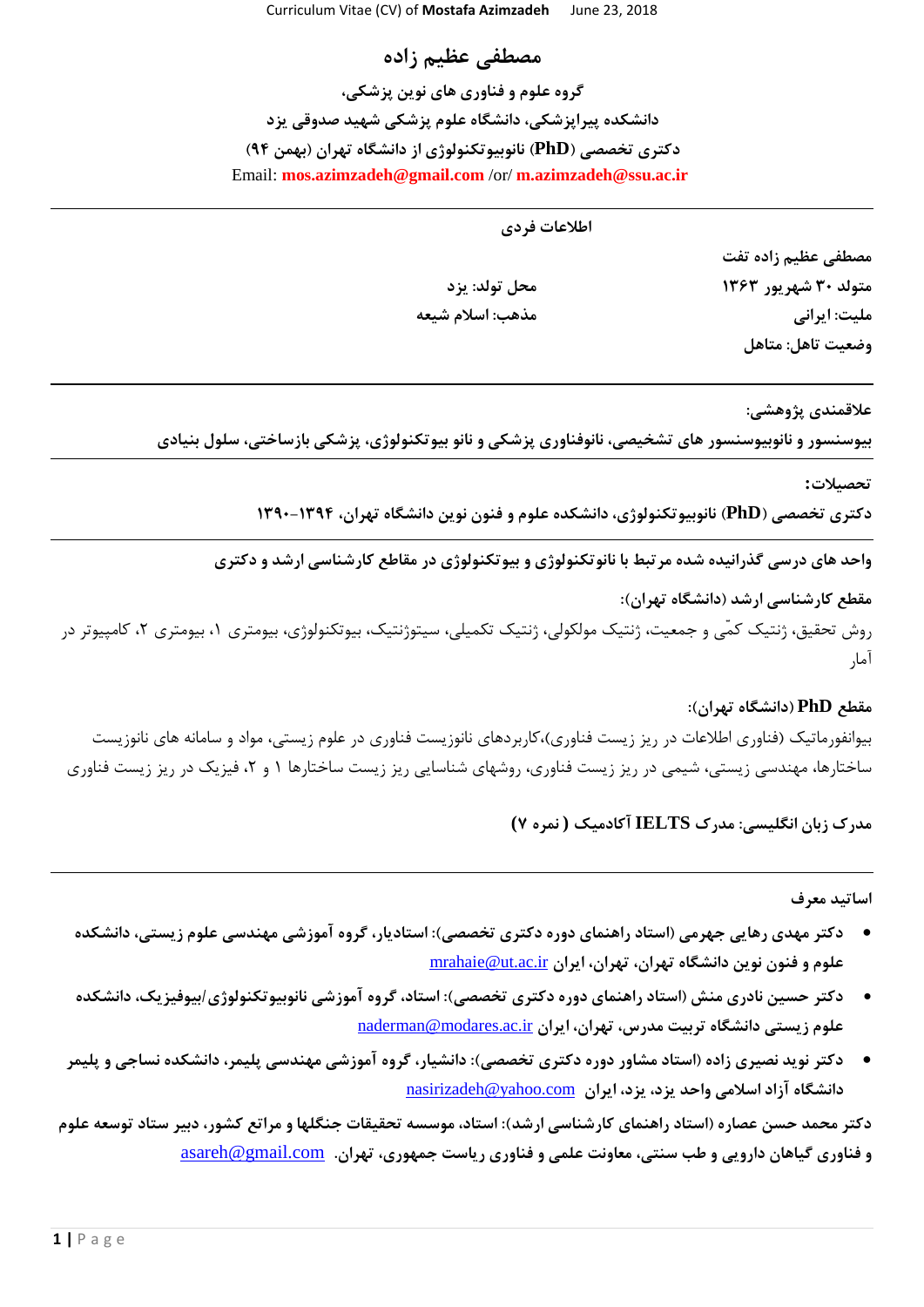**دستاوردهای پژوهشی**

## **کتاب بین المللی**

 Topkaya. S. N., **Azimzadeh, M.,** 2016. **Chapter 6: Biosensors of** *in vitro* **detection of cancer and bacterial cells.** In Book: Nanobiosensors for Personalized and Onsite Biomedical Diagnosis. Publisher: The Institute of Engineering and Technology (IET), United Kingdom [Accepted, Publication: **July 2016**]

**مقاالت بین المللی )***ISI***( )همراه با** *factor impact***)**

- **Azimzadeh, M.,** M. Rahaie, N. Nasirizadeh, K. Ashtari, and H. Naderi-Manesh. 2016. An electrochemical nanobiosensor for plasma miRNA-155, based on graphene oxide and gold nanorod, for early detection of breast cancer. *Biosensors and Bioelectronics*, vol. 77, pp. 99-106**. [IF (2016) =7.780]**
- **M Azimzadeh**, N Nasirizadeh, M Rahaie, H Naderi-Manesh. Early detection of Alzheimer's disease using a biosensor based on electrochemically-reduced graphene oxide and gold nanowires for the quantification of serum microRNA-137. 2017. *RSC Advances* 7 (88), 55709-55719. **[IF (2016) = 3.108]**
- SM Seifati, N Nasirizadeh, **M Azimzadeh**. 2018. A nano-biosensor based on reduced graphene oxide and gold nanoparticles, for detection of Phenylketonuria-associated DNA mutation. *IET Nanobiotechnology*. 12 (4), 417-22 **[IF (2016) = 1.463]**
- F Akyash, F Sadeghian-Nodoushan, SS Tahajjodi, H Nikukar, E Farashahi Yazd, **M Azimzadeh**, HD Moore, B Aflatoonian. Human embryonic stem cells and good manufacturing practice: Report of a 1 day workshop held at Stem Cell Biology Research Center, Yazd, 27th April 2017. 2017. *International Journal of Reproductive BioMedicine*. 15 (5), 255.
- Pourheydar, B., Soleimani Asl, S., **Azimzadeh, M.,** Rezaei Moghadam,A and Mehdizadeh, M. 2016. Neuroprotective Effects of Mesenchymal Stem Cells on Hippocampal Cells in a Rat Bilateral Common Carotid Artery Occlusion Model of Cerebral Ischemia. *Behavioural Neurology.* Volume 2016 (2016), Article ID 2964712 **[IF (2016) = 1.311]**
- Topkaya. S. N., **Azimzadeh, M.,** Ozsoz, M. 2016. Electrochemical Biosensors for Cancer Biomarkers Detection: Recent Advances and Challenges (review). *Electroanalysis* 2016, 28, **[IF (2016) = 2.851]**
- Shojaei, S., Nasirizadeh, N., Entezam, M., Koosha, M., **Azimzadeh, M.** 2016. An Electrochemical Nanosensor Based on Molecularly Imprinted Polymer (MIP) for Detection of Gallic Acid in Fruit Juices. *Food Analytical Methods*, DOI: 10.1007/s12161-016-0459-9. **[IF (2016) = 2.083]**
- **Azimzadeh, M.,** M. Rahaie, N. Nasirizadeh, and H. Naderi-Manesh. 2015. Application of Oracet Blue in a novel and sensitive electrochemical biosensor for the detection of microRNA. *Analytical Methods*, vol. 7, pp. 9495-9503. **[IF (2016) = 1.9]**
- **Azimzadeh, M.,** R. Amiri, E. Davoodi-Bojd, H. Soltanian-Zadeh, S. Vahedi and M. Hoori. 2010. Computer aided selection in breeding programs using genetic algorithm in MATLAB program. *Spanish Journal of Agricultural Research*, Vol. 8(3), pp. 672-678. **[IF (2016) = 0.678]**
- Dehghani, M., Haghiralsadat, F., **Azimzadeh, M.,** Vahidi, S., Sheikhha, M. H., Nazari, T. 2014. Association of glutathione S-transferase (GSTT1 and GSTM1) polymorphism with varicocele: an Iranian case-control study. *International Journal of Biosciences* 4(5), 146-153. **[IF (2014) = 0.553]**
- **Azimzadeh, M.,** R. Amiri, M. H. Assareh, M. R. Bihamta, M. Forootan. 2012. Genetic Diversity of Iranian *Bunium Persicum* Germplasm by Morphological and Biochemical Markers. *Journal of Medicinal Plants Research*. Vol. 6(7), pp. 1119-1122. **[IF (2010) = 0.6]**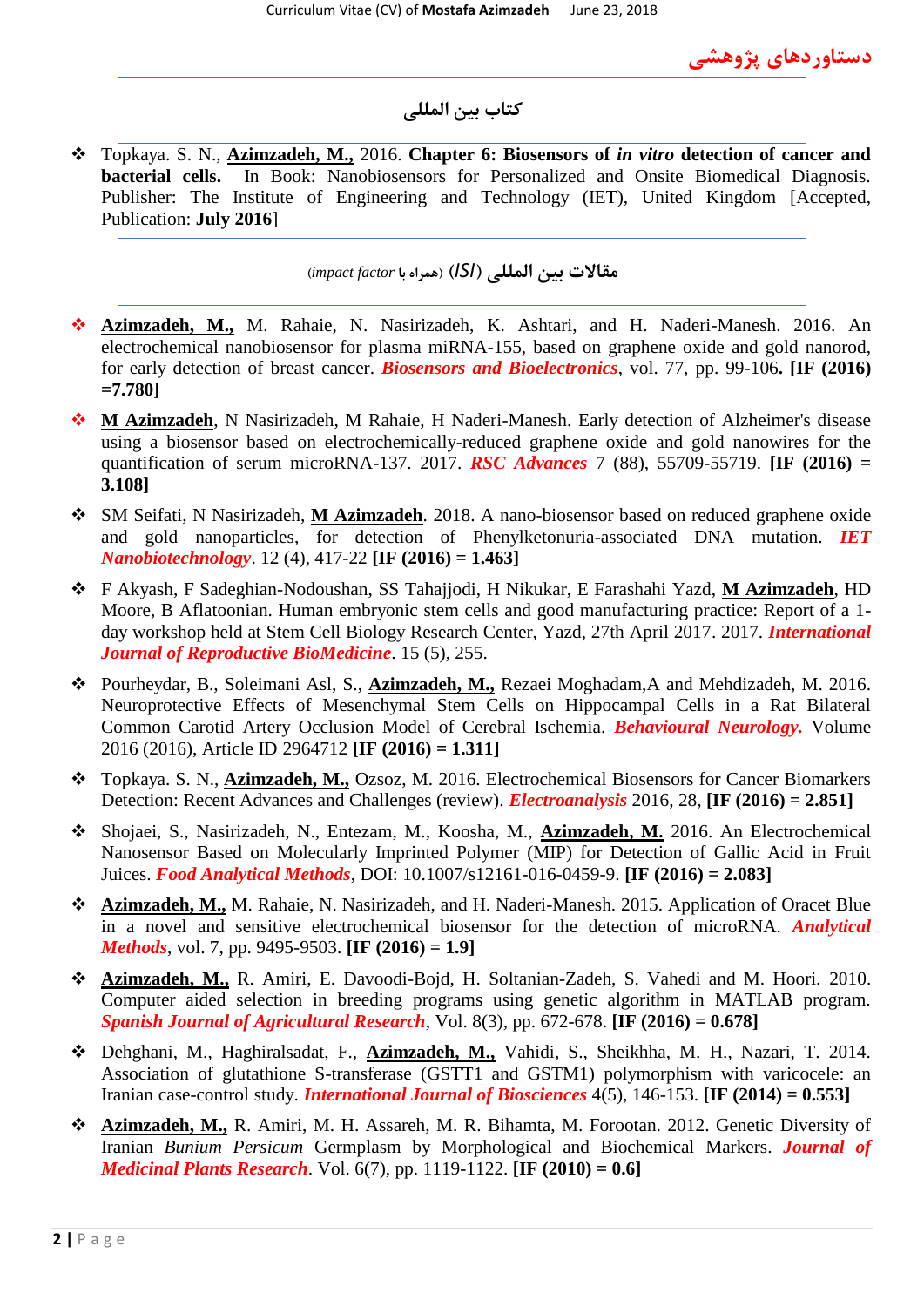## **مقاالت منتخب داخلی )علمی-پژوهشی(**

- **Azimzadeh, M**., M. Rahaie, N. Nasirizadeh, M. Daneshpour, and H. Naderi-Manesh. 2017. **Electrochemical miRNA Biosensors: The Benefits of Nanotechnology.** Nanomedicine Research Journal, (Accepted).
- **Azimzadeh, M.,** R. Amiri, M. H. Assareh, M. R. Bihamta, M. Forootan. 2014. Genetic diversity of Iranian Bunium persicum Boiss ecotypes using sequencing of the ITS region of nuclear ribosomal DNA. Iranian Journal of Rangelands and Forests Plant Breeding and Genetic Research, 2014; 22 (1): 1-10. [In Persian]
- Haghiroalsadat, F., T. Nazari, M. Omidi, **M. Azimzadeh**, M.H. Sheikhha. 2013. Investigating the rate of glutathione S-transferase T1 and M1 gene deletion in patients with lung cancer. Medical Journal of Hormozgan. Vol 17(5): 385-393 [In Persian].
- Hokmollahi, F., H. Rafati, H. Riahi, M. Hakimi, A. Ahmadi, H. Heydari, F. Haghirosadat, **M. Azimzadeh**, S. Mosazade. 2010. Collection and Identification of a Medicinal Mushroom, Phellinus Conchatus in Iran and Investigation of the Antibacterial Activity of Total Methanol Extract and Fractional Extracts. Journal of Shaheed Sadoughi University of Medical Sciences. Vol 18(6). pp. 521-530 [In Persian].
- Hokmollahi F, Rafati H, Riahi H, Hakimi MH, Heydari H, Haghirosadat F, **M. Azimzadeh**. Investigation of the Antioxidant activity and determination of the total phenol content of medicinal mushroom, Phellinus torulosus fractional extracts from Iran. J Rafsanjan Univ Med Sci 2011; 11(1): 55-66 [In Persian]
- Haghiroalsadat F, Vahidi AR, **Azimzadeh M**, Kalantar S M, Bernard F, Hokmollahi F. Chemical Assessment of Active Ingredients and Anti-Oxidant Effects of Trachyspermum Copticum's Seeds harvested in Yazd Province. J Rafsanjan Univ Med Sci. 2011; 11 (3), 197-206 [In Persian]

**مقاالت منتخب کنفرانس های ملی و بین المللی )شفاهی-پوستر(**

- **Azimzadeh, M**., Rahaie, M., Naderi-Manesh, H., Nasirizadeh, N. Introducing an electrochemical nanobiosensing method for Alzheimer detection based on reduced-graphene oxide and Au nanowire. 2nd Nanomedicine & Nanosafety Conference. 2017. Tehran, Iran.
- **Azimzadeh, M**., Rahaie, M., Naderi-Manesh, H., Nasirizadeh, N. Enhancing the sensitivity of an electrochemical biosensing of microRNA-155 using gold nanorod-decorated graphene oxide: comparing two different approaches. 2nd Nanomedicine & Nanosafety Conference. 2017. Tehran, Iran.
- **Azimzadeh, M**., Nikukar, H., Aflatoonian, B. 2017. An Overview of MicroRNAs Footprints in Infertility Studies and Therapy. 2nd international stem cells & regenerative medicine congress, Mashhad, Iran.
- **Azimzadeh, M**., Nikukar, H., Aflatoonian, B. 2017. Nanobiotechnology in Regenerative Medicine; Application of Nanomaterials for Stemness Control and Cell Interaction. 2nd international stem cells & regenerative medicine congress, Mashhad, Iran.
- **Azimzadeh, M**., Rahaie, M., Naderi-Manesh, H., Nasirizadeh, N. 2015. The impact of nanomaterials on signal amplification in a miRNA electrochemical sensor. 11<sup>th</sup> Annual Electrochemistry Seminar of Iran. Tarbiat Modares University. Tehran, Iran.
- **Azimzadeh, M**., Rahaie, M., Naderi-Manesh, H., Haghirosadat, F. 2014. Role of dysregulation of miRNAs level in disorders of central nervous systems (CNS). First International and 13th Iranian Genetics Congress. Shahid Beheshti University International Conferences Venue. Tehran, Iran.
- **Azimzadeh, M**., Rahaie, M., Naderi-Manesh, H. 2014. Review of Nanosystems for siRNA Transfection for Breast Cancer Cell Lines. First International and 13th Iranian Genetics Congress. Shahid Beheshti University International Conferences Venue. Tehran, Iran.
- Haghirosadat, F., Tajabadi, Z., **Azimzadeh, M**., Azhdari, M. 2014. Review of RNAi function and their therapeutic effects. First International and 13th Iranian Genetics Congress. Shahid Beheshti University International Conferences Venue. Tehran, Iran.
- **Azimzadeh, M**., Rahaie, M., Naderi-Manesh, H., Nasirizadeh, N. 2014. Circulating miRNAs in serum: a new biomarker to detect breast cancers at an early stage. 10<sup>th</sup> International Breast Cancer Congress. Shahid Beheshti University of Medical Sciences. Tehran, Iran.